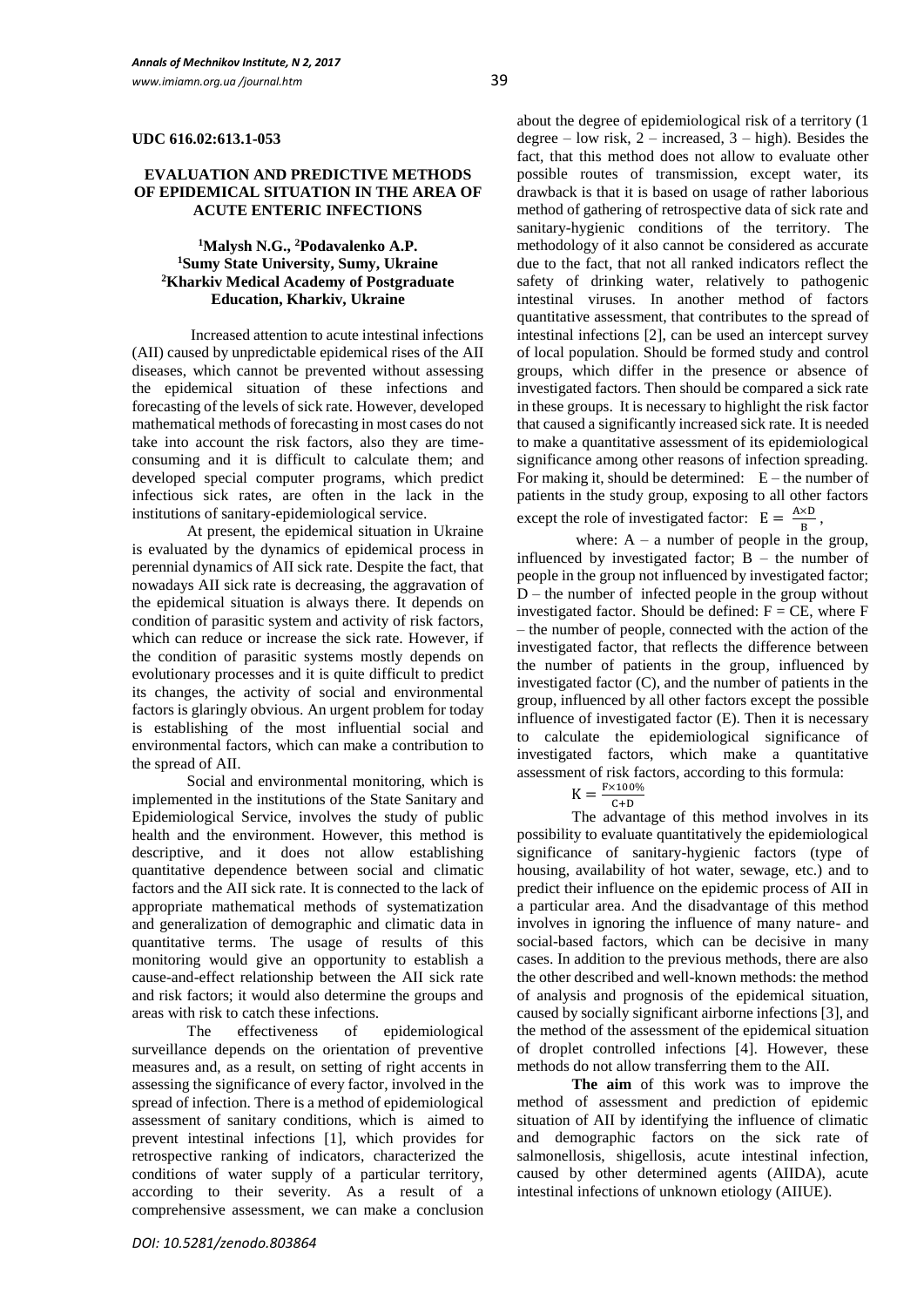#### **Materials and methods**

In order to determine the influence of meteorological and demographic factors on the epidemic process of acute intestinal infections the official reports of the State Sanitary and Epidemiological Service of Ukraine in Sumy region, the Department of Statistics, Sumy Regional Center for Hydrometeorology and Environmental Monitoring have been studied.

## **Results and discussion**

People living space is formed under the influence of external factors, which can change the living conditions for the better or worse. Natural, abiotic, biotic, social, economic and technological factors have direct or indirect influence on human health and life activity [5, 6]. Exogenous factors, which cause diseases or death in a process of influencing on people, but at the same time cannot be the direct reason of it, are regarded as risk factors. The current period is characterized by significant changes in the epidemical process of acute intestinal infections, which indicates a new phase in its evolution and shows a shift of etiological structure towards viral infections; changes in annual dynamics of the sick rate with consistently high level of registration [7, 8, 9].

However, the influence of environmental factors of life's activity on the intensity and dynamics of the epidemic process of diarrheal infections is not fullyinvestigated.

The work on the evaluation of the epidemiological situation of the AII begins from collecting data, according to the AII sick rate. The main source of this information is the logbook of infectious diseases, which recorded all sick people that were found in the area. Besides, can be used the information from the areal case investigation forms. An additional source of the information can be: emergency message, child's record, dispensary record, hospital record, registration logs of microbiological, parasitological, biochemical and immunological studies of sick and healthy people and other accounting records. It is necessary to gather the initial information, calculate the sick rate and monthly distribution of AII cases on investigated area and evaluate the tendency.

It stands to mention, that before processing and analyzing of collected material, makes an evaluation of its completeness and correctness. An analysis of incomplete and inaccurate data can lead to erroneous conclusions and actions. To verify the completeness and correctness of the initial information, the cases of disease, registered in various accounting and reporting documents (log of infectious diseases, case investigation form, and emergency message), can be nominally compared. If in a process of AII registration there is a prevalence of nosological entity with hard or moderate course of a disease, it suggests about hypodiagnostics of diseases with subclinical course of infection. High rate of mortality and lethality against low sick rate is also a sign of undercount.

At the same time with accounting of AII cases on investigated territory, takes place a monitoring of air temperature, humidity and rainfall. This material should be divided into groups, according to selected features, years and months. These groups should also be calculated.

Simultaneously, should be gathered the information about the population on the investigated area, its density (for  $1 \text{ km}^2$ ), natural and migratory movement. When the information is gathered, begins the stage of analytical research. At first, determines the longterm tendency of the sick rate, using a formula:  $T_{gr.(red.)} =$ b / I <sub>av.</sub> • 100 %, where: T  $_{gr,(red.)}$  is an average time of growth or reduction of the sick rate,  $I_{av}$ . - an average number of diseases for several years, which is counted according to the formula:  $I_{av} = \sum (x \cdot I_{\text{fact.}}) / n$ , where:  $\Sigma$ is the index of summation, n - number of researching years, b - coefficient, that determines the difference between the theoretical levels of the sick rate for adjacent years, which is counted according to the formula:  $b = \Sigma$  $(x \cdot I_{\text{fact.}}) / \Sigma x^2$ , where x – modified (or transformed) for simplifying of calculations interval, which is represented as positive integers, symmetrically arranged up and down, in pursuant to 0.

For having: I av.,  $x \cdot I$  fact. and  $x^2$ , makes a calculation according to:

| Years |                               | fact. | $X^{\bullet}$ I fact. | $\mathbf{v}^{\perp}$ |
|-------|-------------------------------|-------|-----------------------|----------------------|
|       | $\Sigma$ X = 0 $\Sigma$ fact. |       | $X^{\bullet}$         | $\nabla$ $v^2$       |
|       |                               |       | fact.                 |                      |

 If the average time of growth of the sick rate ranges from 0 to 1.0% - the epidemiological situation of this nosology is good, ranges from 1.1% to 5.0% unstable, more than 5.0 % - bad.

To assess the impact of natural and social "risk factors" on acute intestinal infections, use the computer program "medstatistic".

The correlation coefficient can be marked (+) while the growth of one phenomenon increases another too, or (-) when with increasing of one phenomenon, another is decreasing. The strength of the connection between the phenomena may be weak (correlation coefficient - 0 - 0.29), medium (0.3 -0.69) or strong (0.70 - 0.99). The condition of the probability of the correlation coefficient is its excessing of its own triple error -  $R_{xy}$ >  $3mR_{xy}$ , where m - the average error, calculated by the formula:  $mR_{xy} = \sqrt{1 - R_{xy}} / n-2$ .

If it was founded an authentic correlation  $(p<0.05)$  between the average monthly rates of air temperature, humidity, rainfallы, number and density of population (per  $1 \ km^2$ ), natural and migratory movements, and the sick rate of the AII nosological entities, the AII epidemical situation, in a case of increasing of the indicators of abovementioned "risk factors", will be also considered as unstable, which requires immediate elaboration and implementation of the targeted preventive steps.

Let`s consider the example of using this method in the evaluation of the epidemiological situation of shigellosis, salmonellosis, and AIIDA and AIIUE in Sumy region, taking into account demographic and environmental factors in the region. According to industry reports, initially was identified the AII sick rate (Table. 1). According to the formula  $T_{gr.(red.)} = (b / I_{cep.} \cdot$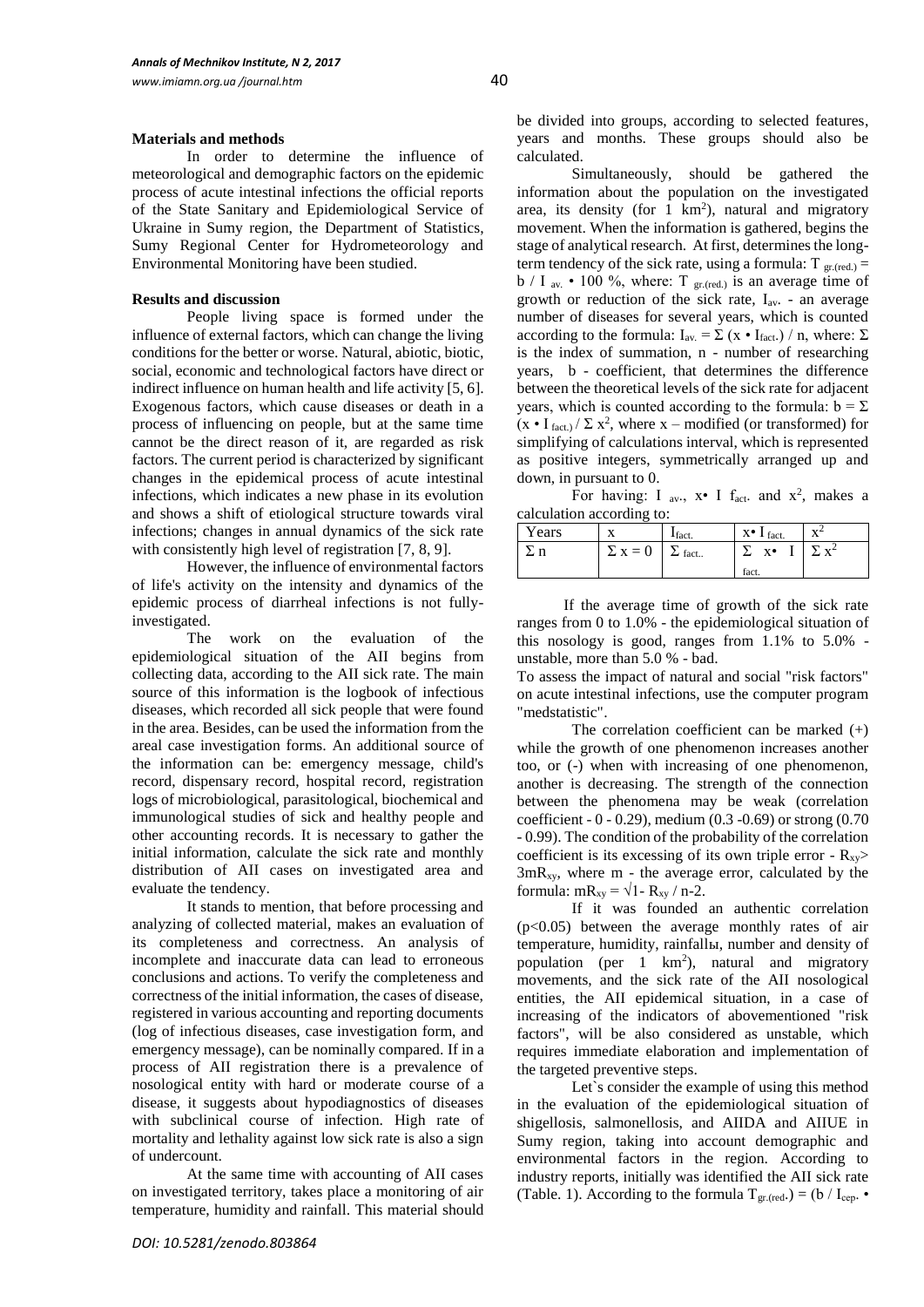100 % it was calculated a longstanding tendency of the AII sick rate.

As a result, the study found, that in current conditions in Sumy region the epidemical situation of

|                    |       |                       | $\overline{\phantom{a}}$ |       |       |       |       |       |      |       |       |       |       |       |
|--------------------|-------|-----------------------|--------------------------|-------|-------|-------|-------|-------|------|-------|-------|-------|-------|-------|
| Nosological        |       | Year of investigation |                          |       |       |       |       |       |      |       |       |       |       |       |
| entity             | 2001  | 2002                  | 2003                     | 2004  | 2005  | 2006  | 2007  | 2008  | 2009 | 2010  | 2011  | 2012  | 2013  | 2014  |
| <b>Shigellosis</b> | 42.3  | 20.6                  | 13.9                     | 12.3  | 12.3  | 3.9   | 3.8   | 11.1  | 2.2  |       | 0.8   | 4.2   | 3.7   |       |
| Salmonellosis      | 13.0  | 7.0                   | 15.2                     | 10.1  | 10.1  | 15.8  | 12.4  | 14.2  |      | 7.4   | 16.4  | 21.7  | 18.0  | 16.4  |
| AIIDA and          | 140.3 | 148.6                 | 37.6                     | 143.3 | 141.3 | 130.2 | 127.2 | 132.6 | 138  | 169.4 | 146.3 | 152.4 | 160.0 | 163.4 |
| AIIUE              |       |                       |                          |       |       |       |       |       |      |       |       |       |       |       |

Next, determines the influence of demographic and environmental factors on the current epidemiological situation. To do this, firstly, gathers the information about the population in the investigated area, its density (1 km<sup>2</sup> ), natural and migratory movement (Table. 2), and secondly, investigates monthly indicators of air temperature, humidity and rainfall in the region (Table. 3). Thus, according to the record logs of infectious diseases and other additional sources of information,

such as emergency messages, we can determine the seasonal distribution of the certain nosological entities of AII (Fig. 1).

T<sub>red</sub>.<sup>av</sup> = -10.5 % for shigellosis, and T<sub>gr</sub>.<sup>av.</sup> = +0.57 % for AIIDA and AIIUE; epidemical situation of salmonellosis

is unstable, because:  $T_{gr}$ .  $a_v = +2.32$  %.

The correlation regressive analysis was an instrument with the help of which the hypothesis about the dependence can be checked and the strength of dependence of the illness rate on the changing of demography and natural factors can be measured.

| shigellosis, AIIDA and AIIUE is good, according to              |                       |      |      |      |                  |                  |      |      |          |  |  |
|-----------------------------------------------------------------|-----------------------|------|------|------|------------------|------------------|------|------|----------|--|--|
| Table 1. AII sick rate in Sumy region (per 100 thousand people) |                       |      |      |      |                  |                  |      |      |          |  |  |
| Nosological                                                     | Year of investigation |      |      |      |                  |                  |      |      |          |  |  |
|                                                                 | 2001                  | 2002 | 2002 | 2004 | 200 <sup>5</sup> | 200 <sup>2</sup> | 2007 | 0000 | $\Omega$ |  |  |

|  |  | Table 2. Demographic rate in Sumy region (2001-2014 years) |
|--|--|------------------------------------------------------------|

| Year | population<br>The<br>(thous. persons) | The movement of population $(\%)$ | Population density<br>(persons per $1 \text{ km}^2$ ) |      |  |
|------|---------------------------------------|-----------------------------------|-------------------------------------------------------|------|--|
|      |                                       | natural                           | migratory                                             |      |  |
| 2001 | 1317.8                                | $-11.1$                           | $-5.2$                                                | 55.0 |  |
| 2002 | 1299.7                                | $-11.1$                           | $-3.4$                                                | 55.0 |  |
| 2003 | 1279.9                                | $-11.4$                           | $-3.8$                                                | 54.0 |  |
| 2004 | 1261.7                                | $-11.5$                           | $-3.4$                                                | 54.0 |  |
| 2005 | 1243.9                                | $-12.1$                           | $-2.7$                                                | 53.0 |  |
| 2006 | 1226.3                                | $-10.1$                           | $-2.6$                                                | 52.0 |  |
| 2007 | 1211.4                                | $-10.2$                           | $-2.3$                                                | 52.0 |  |
| 2008 | 1196.8                                | $-9.6$                            | $-1.3$                                                | 50.0 |  |
| 2009 | 1184.0                                | $-8.9$                            | $-1.2$                                                | 50.0 |  |
| 2010 | 1172.3                                | $-8.4$                            | $-1.0$                                                | 49.0 |  |
| 2011 | 1161.5                                | $-7.2$                            | $-0.8$                                                | 49.0 |  |
| 2012 | 1152.3                                | $-6.9$                            | $-1.2$                                                | 48.0 |  |
| 2013 | 1143.2                                | $-7.7$                            | $-1.5$                                                | 47.5 |  |
| 2014 | 1133.0                                | $-8.0$                            | $-0.4$                                                | 47.1 |  |

#### **Table 3. Average monthly rate of meteorological factors in Sumy region (2001-2014 years)**

|                                       |         |          |       |       |      |      | Average monthly rate |       |                                      |         |                                                        |          |
|---------------------------------------|---------|----------|-------|-------|------|------|----------------------|-------|--------------------------------------|---------|--------------------------------------------------------|----------|
| Factor                                | January | February | March | April | May  | June | July                 | ugust | Septembe<br>$\overline{\phantom{a}}$ | October | embe<br>$\mathbf{\hat{z}}$<br>$\overline{\phantom{a}}$ | December |
| Air<br>temperature<br>$({}^{\circ}C)$ | $-5.3$  | $-5.3$   | 0.4   | 8.8   | 15.8 | 18.5 | 21.2                 | 20.0  | 13.8                                 | 7.3     | 2.1                                                    | $-3.2$   |
| Humidity,%                            | 85.3    | 85.3     | 77.9  | 67.1  | 64.7 | 68.2 | 70.4                 | 67.4  | 74.7                                 | 81.3    | 7.1                                                    | 87.2     |
| Rainfall,<br>mm                       | 42.2    | 36.1     | 39.4  | 31.5  | 56.9 | 57.5 | 76.2                 | 43.2  | 53.4                                 | 46.2    | 36.1                                                   | 37.6     |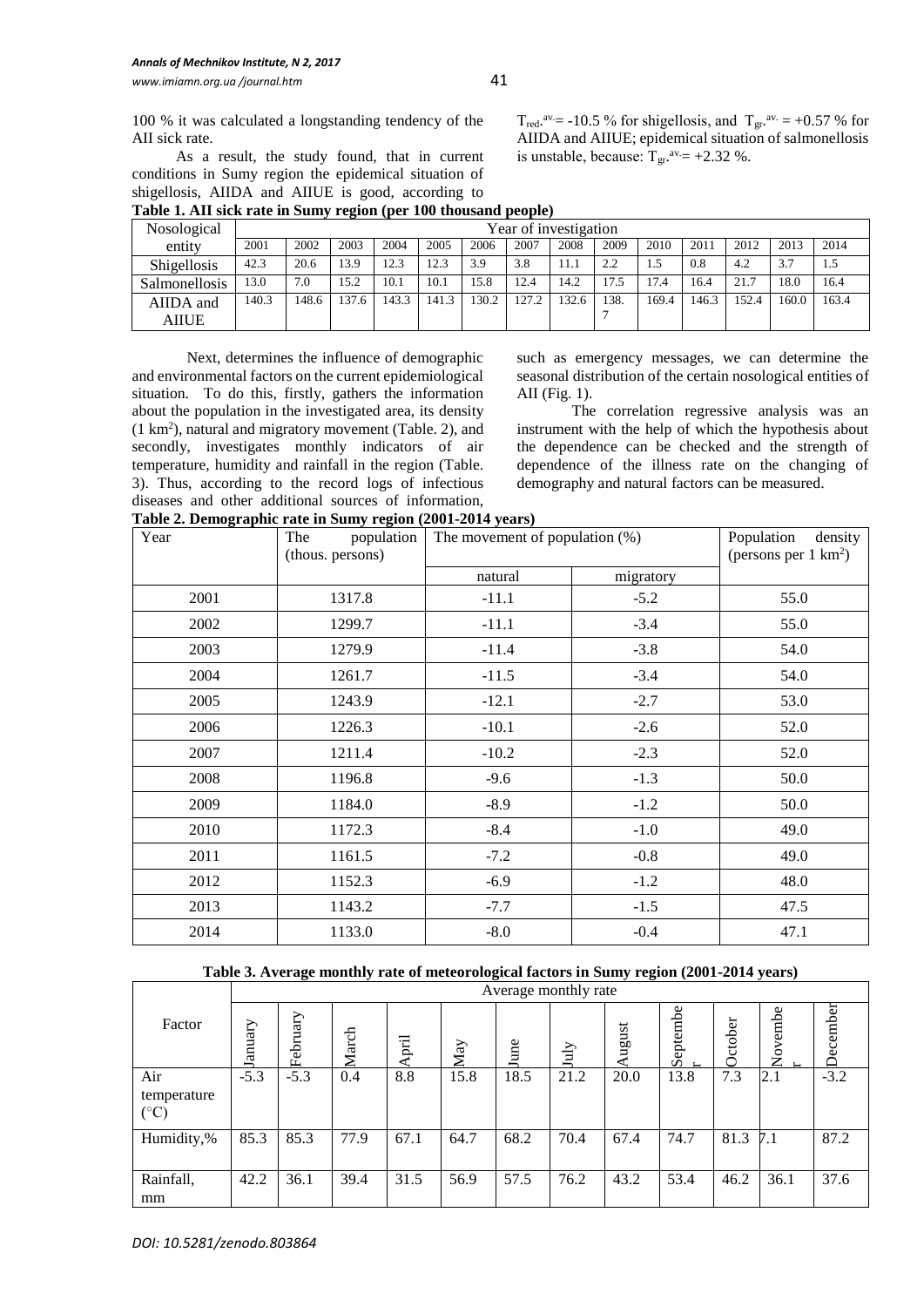

Calculations were performed as follows:  $R_{xy} = \sum d_x \cdot d_y$  /  $\sqrt{\Omega_x^2}$ •d<sub>y</sub><sup>2</sup>. It was found, that the number and density of population  $(1 \text{ km}^2)$  (coefficients of correlation and regression analysis Pearson  $(R_{xy})$  were, respectively,

0.824 (y =  $-176.32446 + 0.15324 \cdot x$ ) and 0.732 (y =  $-$ 138.00979 + 2.88259 • x)) have the influence on increasing of the sick rate of shigellosis (Table 4).

**Table 4. Correlation between the sick rate of salmonellosis and shigellosis, salmonellosis seasonal distribution, AIIDA, AIIUE and social and meteorological "risk factors" in Sumy region**

| <b>AIIDA</b><br>AIIDA and<br><b>AIIUE</b> |
|-------------------------------------------|
|                                           |
|                                           |
| $-0.478$<br>٠                             |
| $-0.552$<br>۰                             |
| $0.533*$<br>٠                             |
| 0.425<br>۰                                |
| 0.257<br>$0.789*$                         |
| $-0.315$<br>$-0.649$                      |
| 0.199<br>0.486                            |
|                                           |

Note: \*(p<0.05)

 Similar relationships were also found between the levels of salmonellosis sick rate and net migration rate ( $R_{xy} = 0.596$ ,  $y = 18.34987 + 1.66337 \cdot x$ ) and natural population movement ( $R_{xy} = 0.824$ ,  $y =$  $32.16028 + 1.82237 \cdot x$ . On the seasonal distribution of salmonellosis sick rate affected temperature and rainfall.

 Between the abovementioned indicators existed, accordingly, strong quantitative direct correlation ( $R_{xy} = 0.833$ ,  $y = 5.50033 + 0.36089 \cdot x$ ), and moderate quantitative correlation ( $R_{xy} = 0.692$ ,  $y = 2.63717 + 0.23665 \cdot x$ .

 From the average daily temperature levels, to some extent, depended a frequency of cases, in which people with AIIDA asked for medical service  $(R_{xy} =$ 0.789,  $y = 6.92423 + 0.17950 \cdot x$ .

 Thus, despite the fact, that in the current conditions of Sumy region, epidemical situation of shigellosis and AIIDA is considered as good, accordingly: T  $_{\text{red.av}} = -10.5 \%$  i  $T_{\text{grav}} = +0.57 \%$ , increasing of number and density of population and average daily temperature in this region can cause increase the sick rates of shigellosis and acute intestinal infection, caused by other determined agents.

 The epidemical situation of salmonellosis at the time of research was unstable (T  $_{\text{grav}}$  = 2.32 %), but if the indicators of the natural and migratory movement of population are increasing, the situation will be worse. Although, climatic factors haven`t got a direct relation to the transmission of salmonellosis agents, and not directly related to it, but they influence on the dynamics of this disease. Increasing of air temperature and rainfalls can be used as a prognostic sign of the aggravation of salmonellosis epidemiological situation.

 So, in a case of growth of number and density of population, can exist the favourable conditions for increasing of shigellosis epidemical process; rising of natural and migratory movements and levels of daily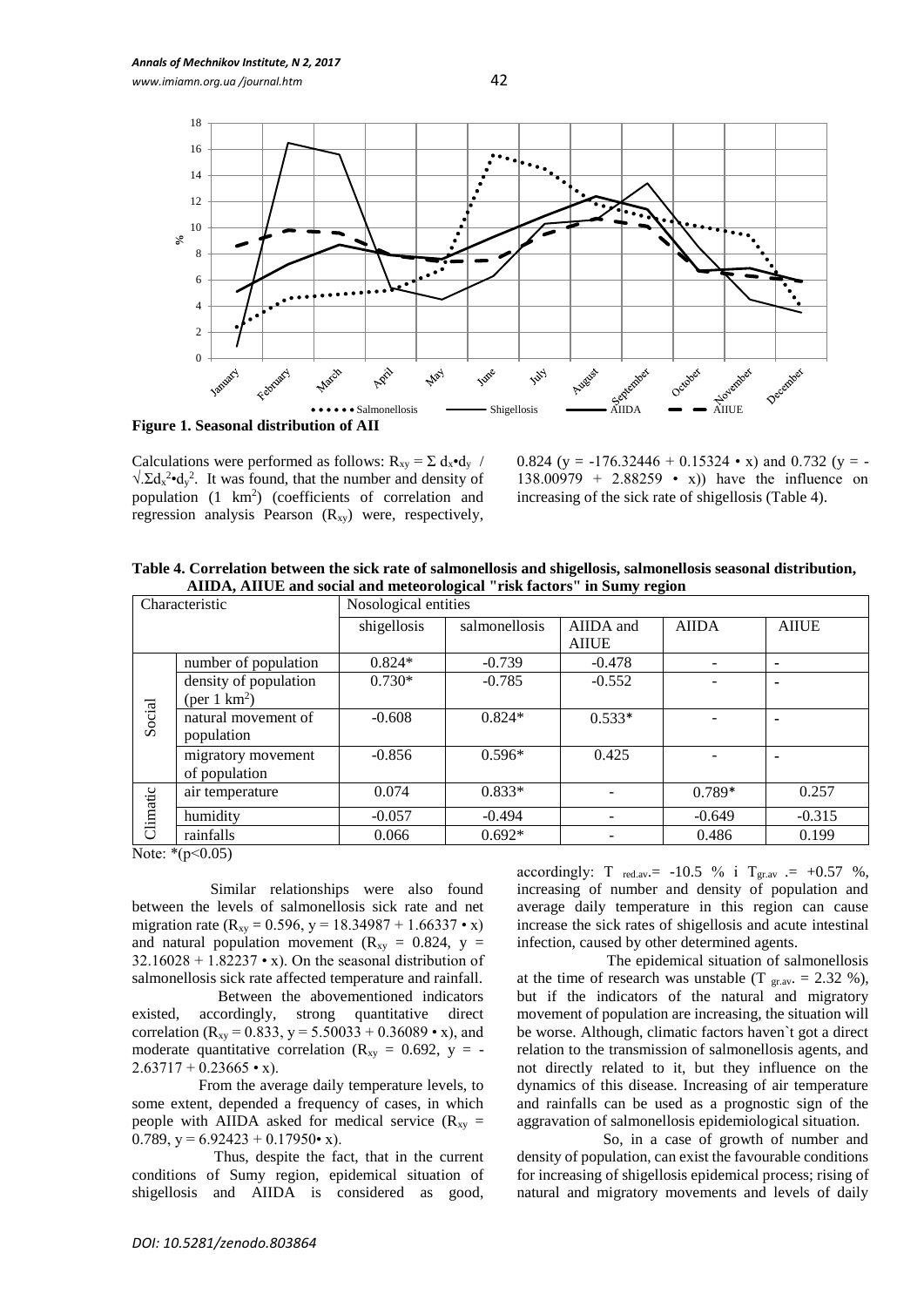average temperature and rainfall promote the probability of salmonellosis; rising of environmental temperature promotes the probability of AIIDA. To avoid the aggravation of the AII epidemical situation, when the levels of natural and social "risk factors" are growing up, it is necessary to organize and take the prophylactic measures immediately. This method can be used by Hygienic and Epidemiological Center in conducting of epidemiological surveillances of intestinal infections for optimizing of preventive measures.

#### **References**

1. Guidelines for the epidemiological assessment of sanitary and hygienic conditions for the prevention of intestinal infections / Approved. Zam. Minister of Health. USSR, Ch. State. Sanitize. Doctor of the USSR P.N. Burgasov June 6, 1986 N 28-6 / 20 // Sat. Basic instructional and methodological documents on sanitation and hygiene. 1991. Vol. 1. P.451-474.

2. Method for quantifying the factors contributing to the spread of intestinal infections: рat. 2335235 Russian. Number 20060135889; appl. 10.10.2006.; publ. 10.10.2008, Bull. Number 16 (Vol. 1). 80 pp.

3. A method for analyzing and predicting the development of an epidemic situation caused by socially significant airborne infections: pat. 2572227 Russian. Number 2014042457; appl. 31.03.2014.; publ. 27.12.2015, Bull. Number 8 (Vol. 1). 120 pp.

4. Assessment method epidemic situation of controlled droplet infection: рat. 92826 Ukraine. Number 201402039; appl. 28.02.2014.; publ. 10.09.2014, Bull. Number 17. 110 pp.

5. Fridman K.B., Kryukova T.V. Urbanization - a factor of increased risk to health // Hygiene and sanitation. 2015. N1. Р. 8-12.

6. Vinokurova M.V., Vinokurov M.V., Voronin S.A. Influence of the automobile-road complex of Surgut on air pollution and public health //Hygiene and sanitation. 2015. N1. P. 57-61.

7. Revich B.A., Shaposhnikov D.A., Avaliani S.L. et al. Assessment of the danger to the health of the population of Moscow high temperature and air pollution // Hygiene and sanitation. 2015. N1. P. 36-41.

8. Estévez A, Arvelo W, Hall AJ, et al. Prevalence and genetic diversity of norovirus among patients with acute diarrhea in Guatemala // J Med Virol. 2013 Jul. N 85(7). P. 1293-8.

9. Wikswo ME, Hall AJ. Centers for Disease Control and Prevention.Outbreaks of acute gastroenteritis transmitted by person-to-person contact – united States, 2009-2-10 // MMWR Surveill Summ. 2012 Dec. N14 (9). P.1-12.

#### **UDC 616.02:613.1-053**

# **EVALUATION AND PREDICTIVE METHODS OF EPIDEMICAL SITUATION IN THE AREA OF ACUTE ENTERIC INFECTIONS**

**Malysh N.G., Podavalenko A.P.**

**Introduction.** Despite the fact, that nowadays acute intestinal infections (AII) sick rate is decreasing, the aggravation of the epidemical situation is always there. Increased attention to AII caused by unpredictable epidemical rises of the AII diseases, which cannot be

prevented without assessing the epidemical situation of these infections and forecasting of the levels of sick rate. However, developed mathematical methods of forecasting in most cases do not take into account the risk factors, also they are time-consuming and it is difficult to calculate them; and developed special computer programs, which predict infectious sick rates, are often in the lack in the institutions of sanitaryepidemiological service. An urgent problem for today is establishing of the most influential social and environmental factors, which can make a contribution to the spread of AII. The aim of this work was to improve the method of assessment and prediction of epidemic situation of AII by identifying the influence of climatic and demographic factors. **Materials and methods**. In order to determine the influence of meteorological and demographic factors on the epidemic process of acute intestinal infections the official reports of the State Sanitary and Epidemiological Service of Ukraine in Sumy region, the Department of Statistics, Sumy Regional Center for Hydrometeorology and Environmental Monitoring have been studied. **Results and discussion.** The work on the evaluation of the epidemiological situation of the AII begins from collecting data, according to the AII sick rate. The main source of this information is the logbook of infectious diseases, which recorded all sick people that were found in the area. It is necessary to gather the initial information, calculate the sick rate and monthly distribution of AII cases on investigated area and evaluate the tendency. At the same time with accounting of AII cases on investigated territory, takes place a monitoring of air temperature, humidity and rainfall. Simultaneously, should be gathered the information about the population on the investigated area, its density (for  $1 \text{ km}^2$ ), natural and migratory movement. When the information is gathered, begins the stage of analytical research. At first, determines the long-term tendency of the sick rate. If the average time of growth of the sick rate ranges from 0 to 1.0% - the epidemiological situation of this nosology is good, ranges from 1.1% to 5.0% - unstable, more than 5.0 % bad. The probability of the influence of natural and social "risk factors»  $(X)$  on the AII sick rate  $(Y)$ calculates according to this formula:  $R_{xy} = \sum d_x \cdot d_y / \sqrt{\sum d_y}$  $d_x^2$ • $d_y^2$ , where  $R_{xy}$  - correlation coefficient;  $d_x$  departure from the arithmetical average of levels of natural or social factors;  $d_v$  - departure from the arithmetical average of the annual sick rate or seasonal distribution. If it was founded an authentic correlation  $(p<0.05)$  between the average monthly rates of air temperature, humidity, rainfallы, number and density of population (per  $1 \text{ km}^2$ ), natural and migratory movements, and the sick rate of the AII nosological entities, the AII epidemical situation, in a case of increasing of the indicators of abovementioned "risk factors", will be also considered as unstable, which requires immediate elaboration and implementation of the targeted preventive steps. a result, the study found, that in current conditions in Sumy region the epidemical situation of shigellosis, AIIDA and AIIUE is good, according to T<sub>red</sub>.<sup>av</sup> = -10.7 % for shigellosis, and T<sub>gr</sub>.<sup>av.</sup>